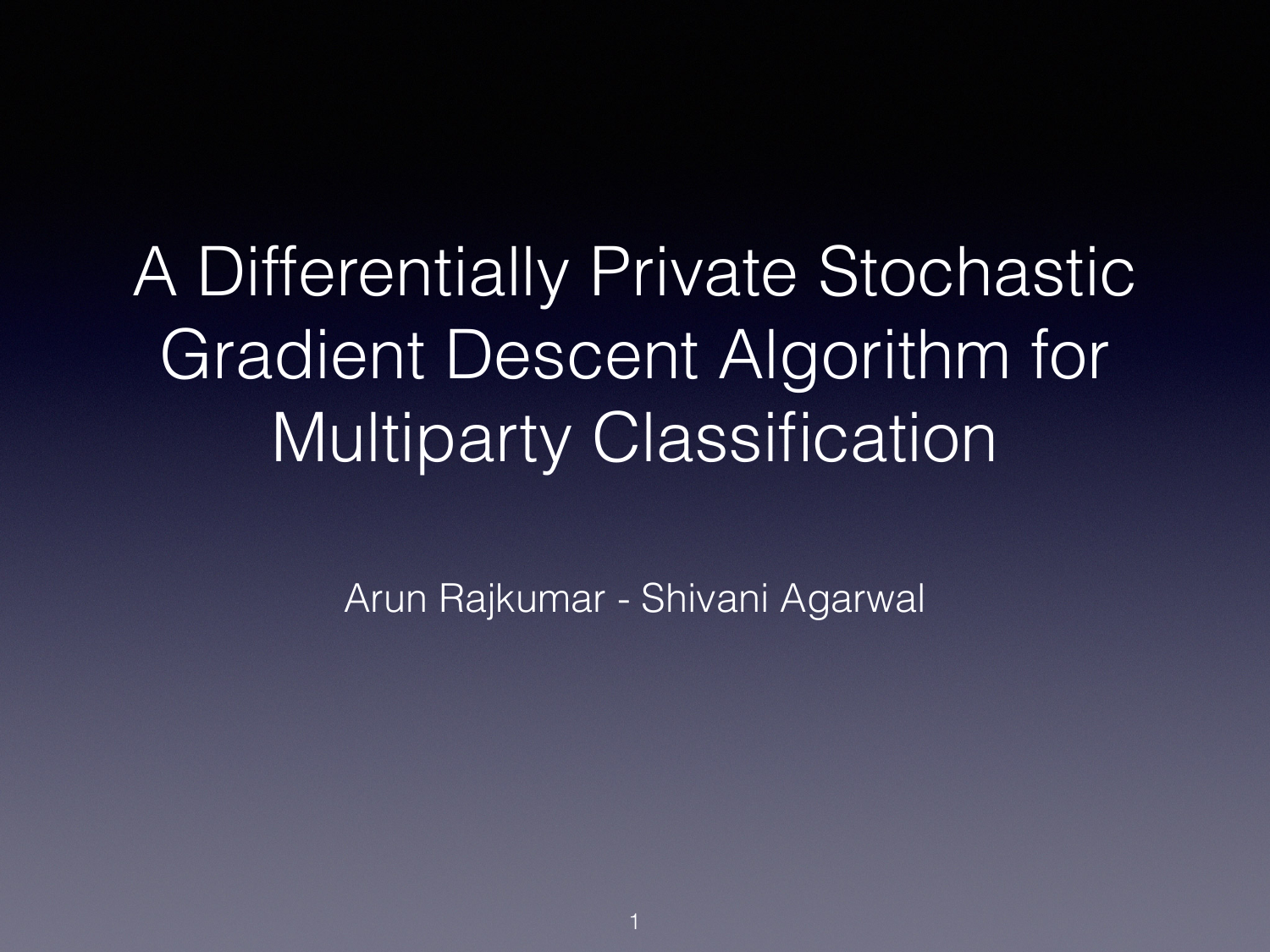# What is the problem

- developing privacy-preserving machine learning algorithm in a distributed multiparty setting
- different parties own different parts of data set
- GOAL: learn a classifier from the entire data set, without revealing any informations about the individual data points it owns
- new differentially private algorithm for the multiparty setting that uses stochastic gradient descent based procedure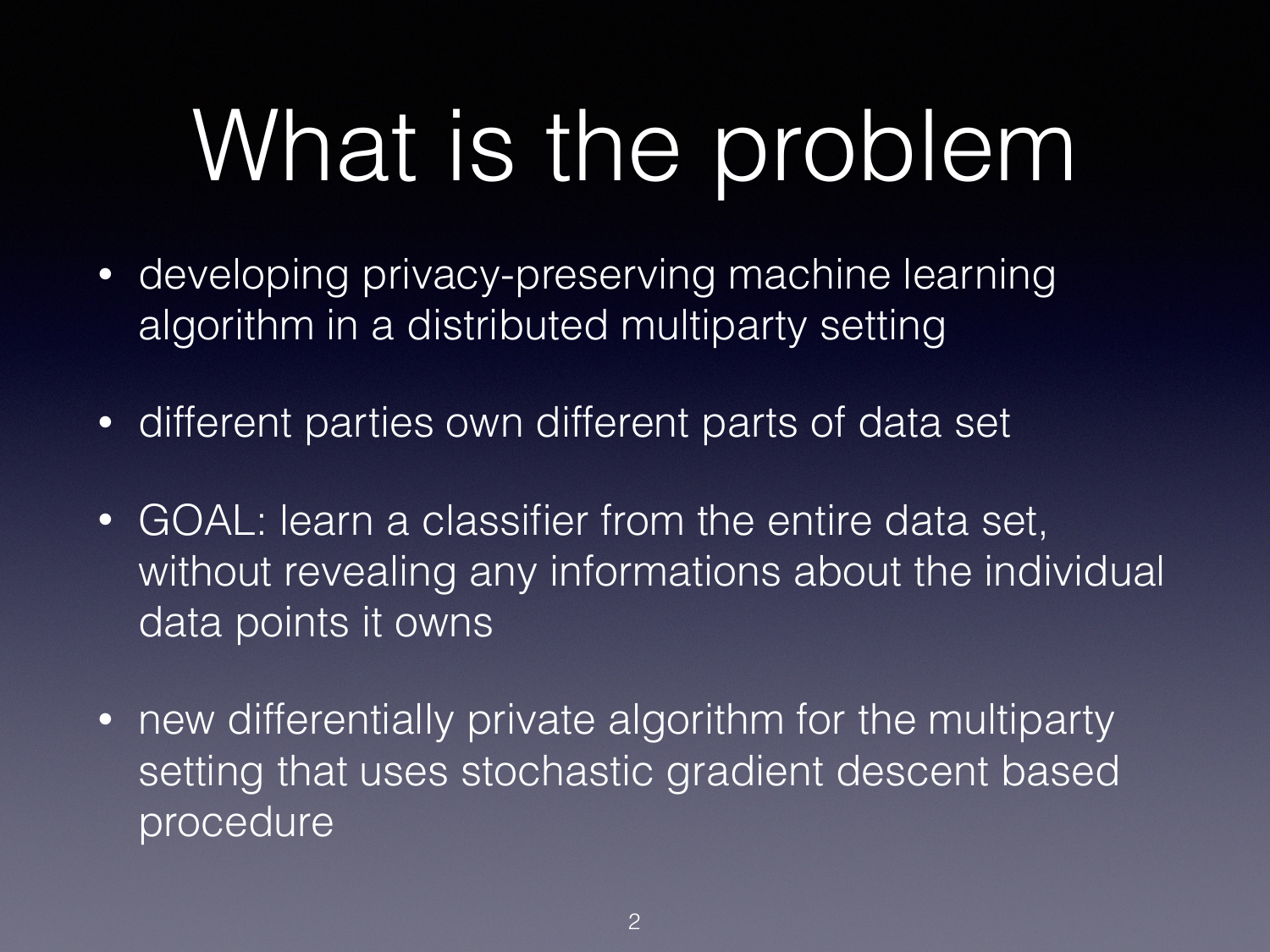## How does it address the problem / preliminaries

- Differential Privacy
	- A randomized algorithm
	- $D_1$ ,  $D_2$  datasets that differ on a single element
	- A is  $\epsilon$ -differentially private for D<sub>1</sub> and D<sub>2</sub>, if  $P[A(D_1)] \leq e$  $\bar{\epsilon}$  $\times$  P[A(D<sub>2</sub>)]
- Differential Privacy in Machine Learning: output and objective perturbation
	- Output P. : adds noise to the output of the algorithm, perturbs the output classifier
	- Objective P.: perturbs the objective minimized by the algorithm
- Multiparty Classification
	- Learning a classifier that preserves the privacy of each party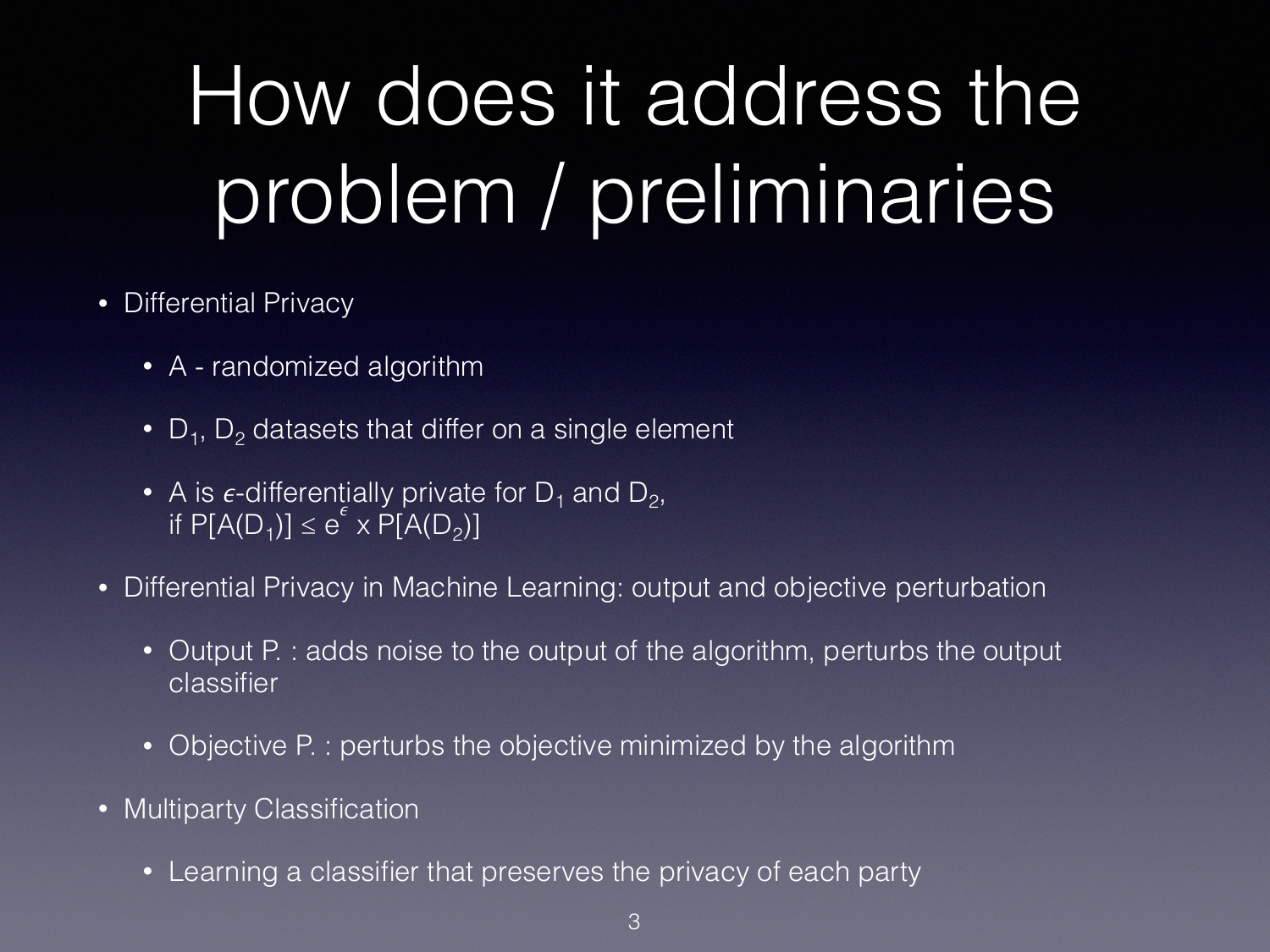#### What results were presented

- Basic Idea
	- minimize the overall multiparty objective by running a gradient descent algorithm
	- there is not taken any privacy consideration
- Privacy consideration
	- Attempt 1: adding  $\boldsymbol{\rho}_{t}^{k}$  noise to the gradient (t time, k k<sup>th</sup> party) - not enough, the third party can converge to the true minimizer  $W^*$
	- Attempt 2: adding another noise vector  $\eta^k$  sampled only once by each party  $P_k$